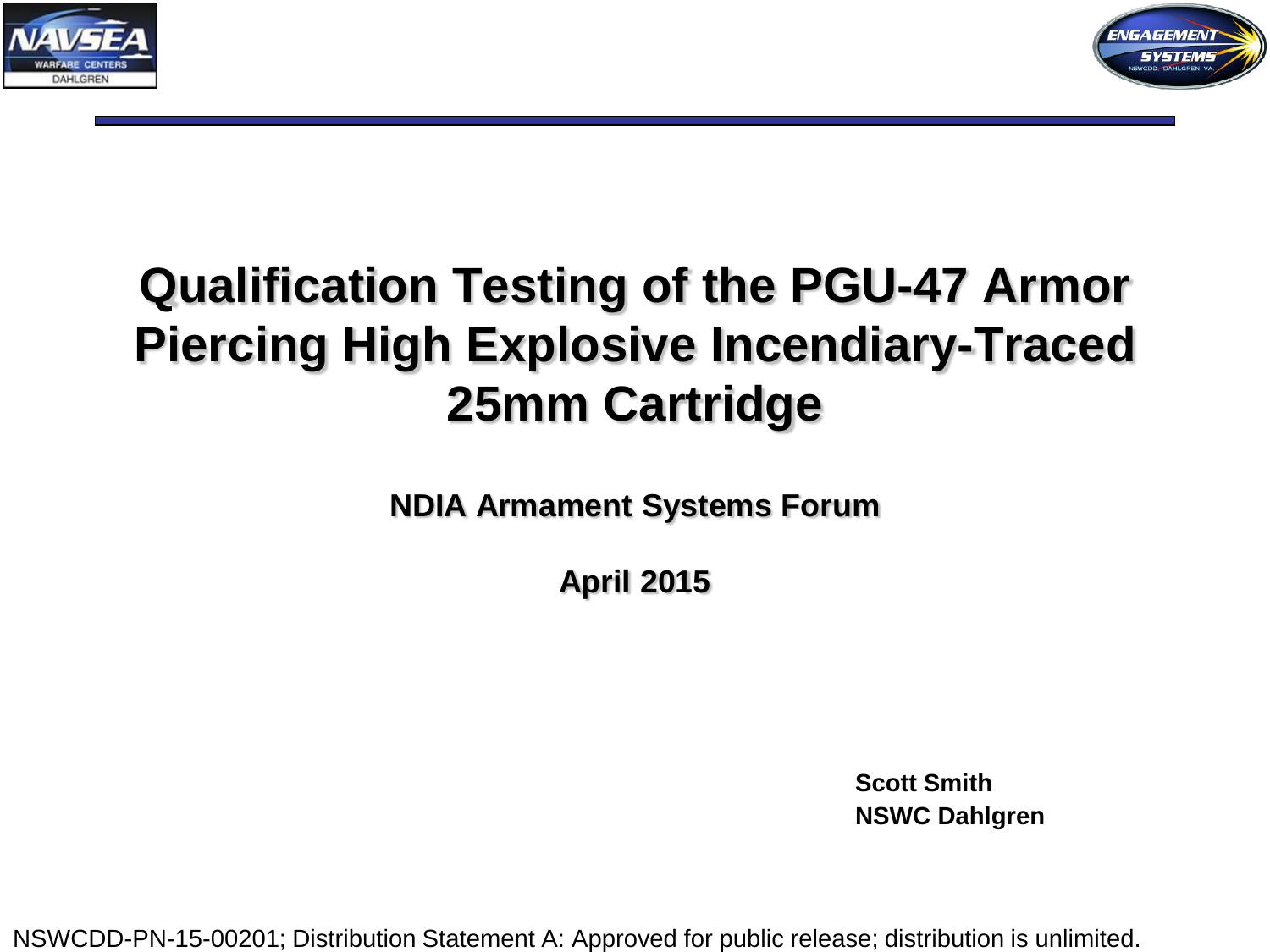



- Cartridge developed by Nordic Ammunition Group (NAMMO) Raufoss, Norway
- Fuze developed by Dezamet, S.A.
- Fired from GAU-22/A, developed by General Dynamics Ordnance and Tactical Systems (GD-OTS)
	- Internally mounted on F-35A
	- Externally mounted pod for F-35B and C
- Candidate to meet F-35 ORD
- OSD approved DoN FCT to conduct comparative testing
- USN Program Lead is NAVAIR, Code PMA-242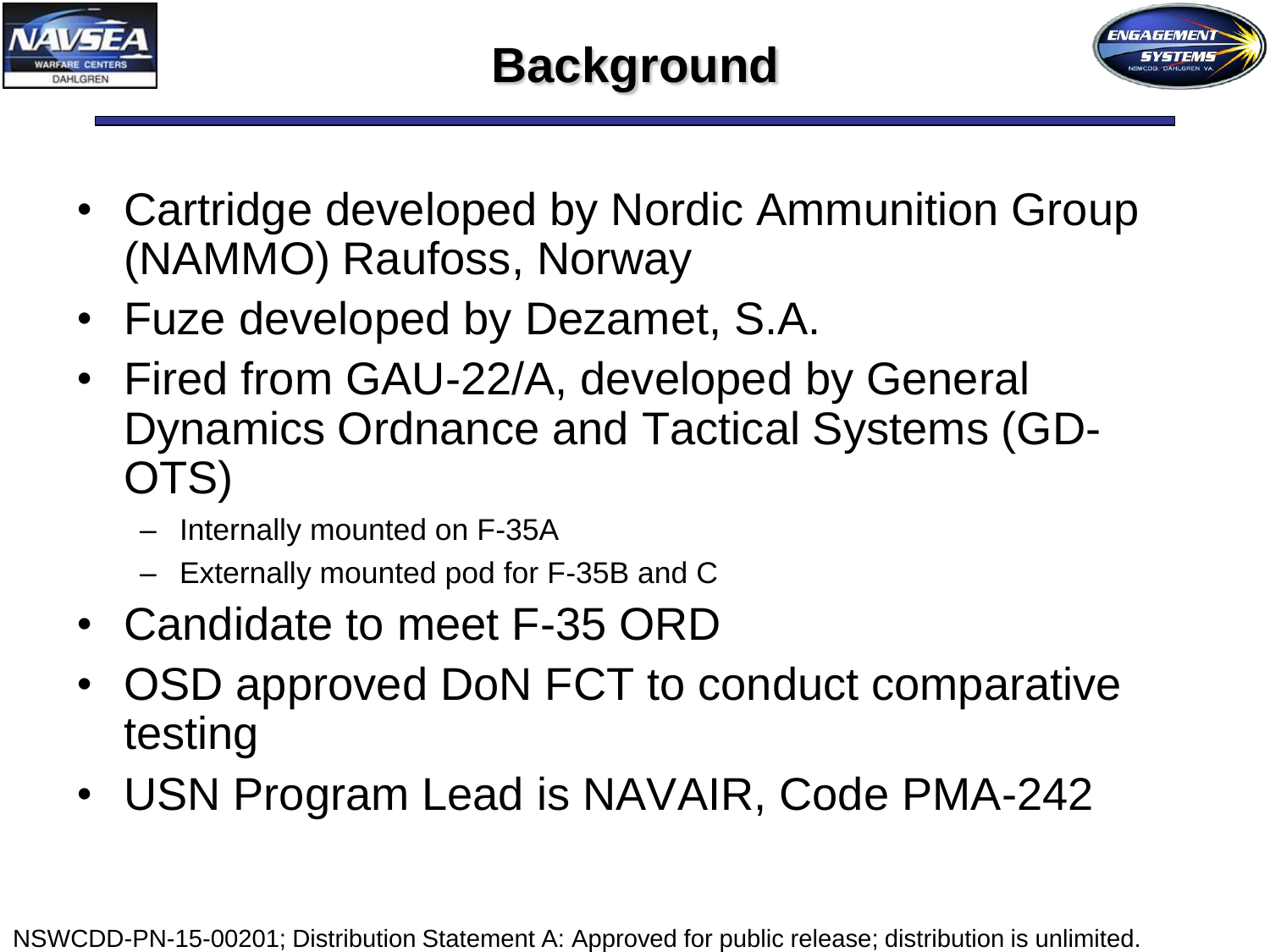

# **PGU-47 Description**





| <b>Component</b>         | <b>Material, Nomenclature</b> | <b>Net Explosive Weight</b> |
|--------------------------|-------------------------------|-----------------------------|
| Propellant               | <b>SMP 795</b>                | $87.5$ grams $(g)$          |
| <b>Main Charge</b>       | PBXN-11                       | 6.5 <sub>g</sub>            |
| <b>Booster</b>           | PBXN-5 Type I, Class 4        | $0.28$ g                    |
| Tracer                   | <b>NAMMO</b> compositions     | 5.5 <sub>g</sub>            |
| <b>Fuze Detonator</b>    | M55 Stab                      | 82 milligrams (mg)          |
| <b>Fuze Booster Lead</b> | PETN, Class 4 (D)             | $18 \text{ mg}$             |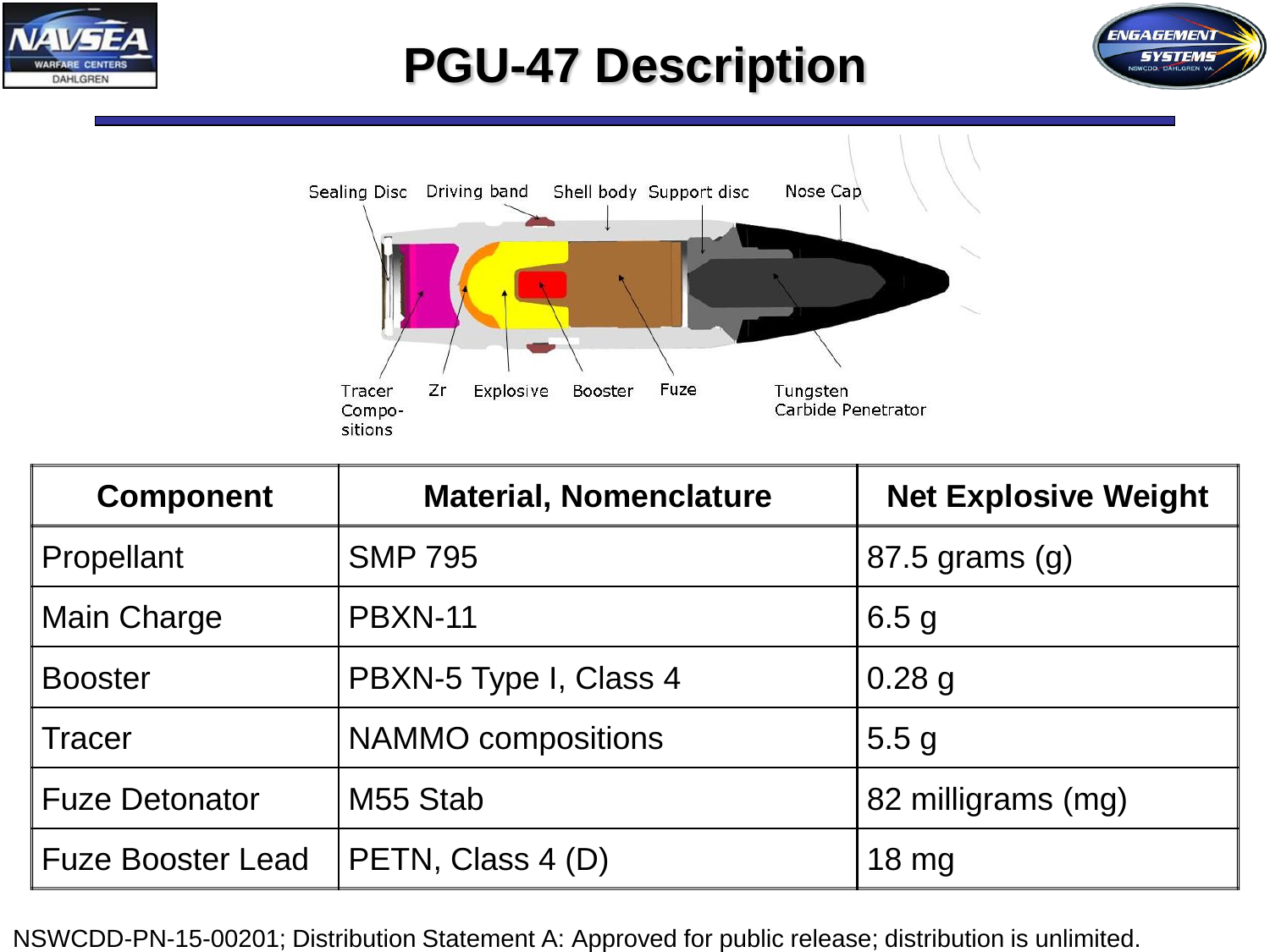

## **Basic Safety Tests**



| <b>Test</b>     | <b>Requirement</b>  | <b>Conduct</b> | <b>Status</b> |
|-----------------|---------------------|----------------|---------------|
| $\,$ 28 Day T&H | <b>MIL-STD-2105</b> | <b>NAMMO</b>   | Complete      |
| Vibration       | <b>MIL-STD-2105</b> | <b>NAMMO</b>   | Complete      |
| 4 Day T&H       | <b>MIL-STD-2105</b> | <b>NAMMO</b>   | Complete      |
| 40 ft. Drop     | <b>MIL-STD-2105</b> | <b>NAMMO</b>   | Complete      |



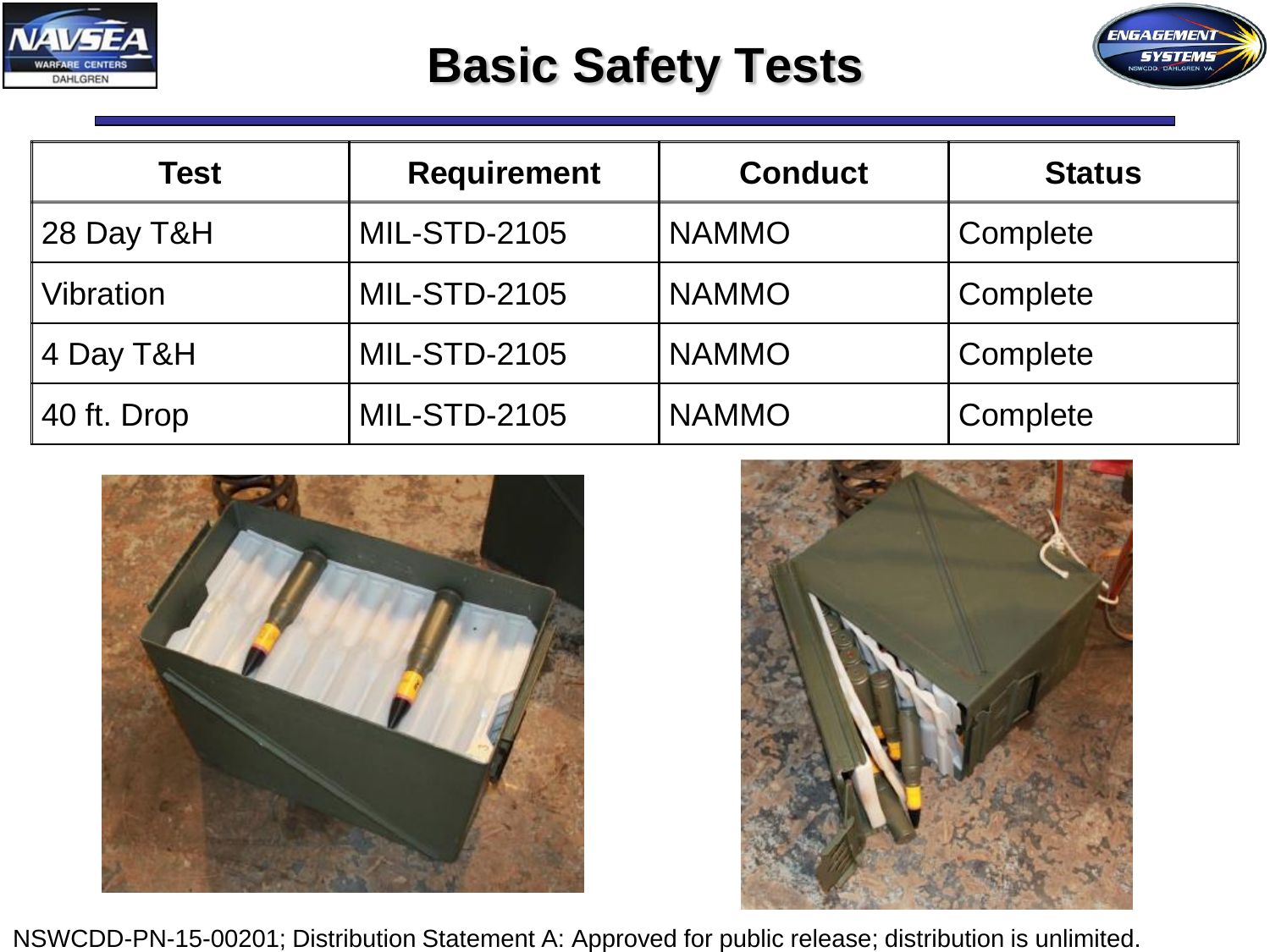

### **Insensitive Munitions and Hazard Class Tests**



| <b>Test</b>                        | <b>Requirement</b>                           | <b>Conduct</b> | <b>Status</b>      |
|------------------------------------|----------------------------------------------|----------------|--------------------|
| <b>Fast Cook Off</b>               | MIL-STD-2105,<br><b>NAVSEAINST</b><br>8020.8 | <b>NAMMO</b>   | Complete           |
| <b>Slow Cook Off</b>               | <b>MIL-STD-2105</b>                          | <b>NAMMO</b>   | Complete           |
| <b>Bullet Impact</b>               | <b>MIL-STD-2105</b>                          | <b>NAMMO</b>   | Complete           |
| <b>Fragment Impact</b>             | <b>MIL-STD-2105</b>                          | <b>NAMMO</b>   | Complete           |
| Sympathetic<br><b>Reaction</b>     | MIL-STD-2105,<br><b>NAVSEAINST</b><br>8020.8 | <b>NAMMO</b>   | Complete           |
| <b>Shaped Charge Jet</b><br>Impact | <b>MIL-STD-2105</b>                          |                | <b>Not Planned</b> |
| Energetics<br>Qualification        | <b>NAVSEAINST</b><br>8020.8                  | <b>USN</b>     | Complete           |

Reaction types for each test were typical for minor caliber high explosive gun cartridges.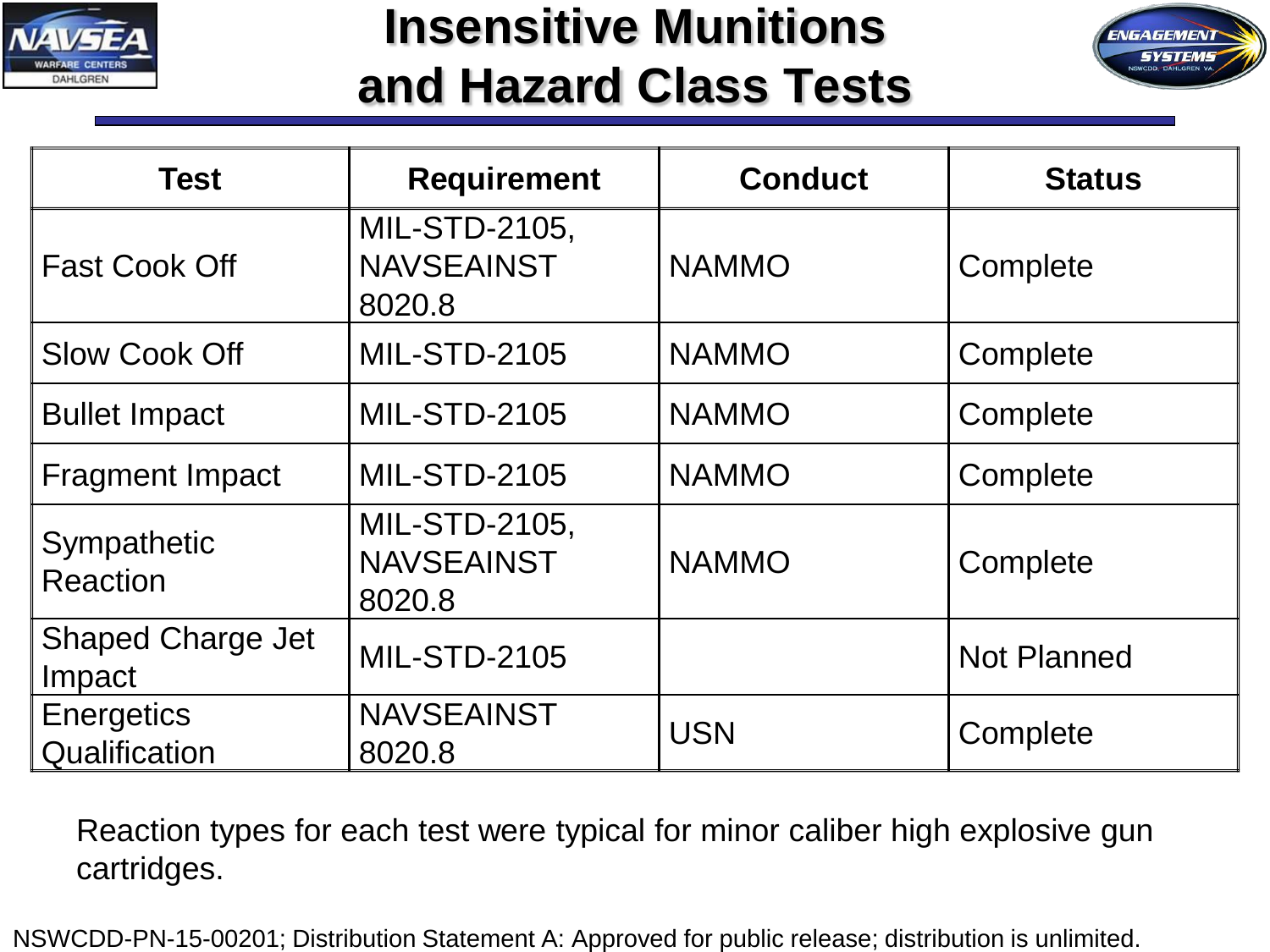

# **Insensitive Munitions and Hazard Class Tests**



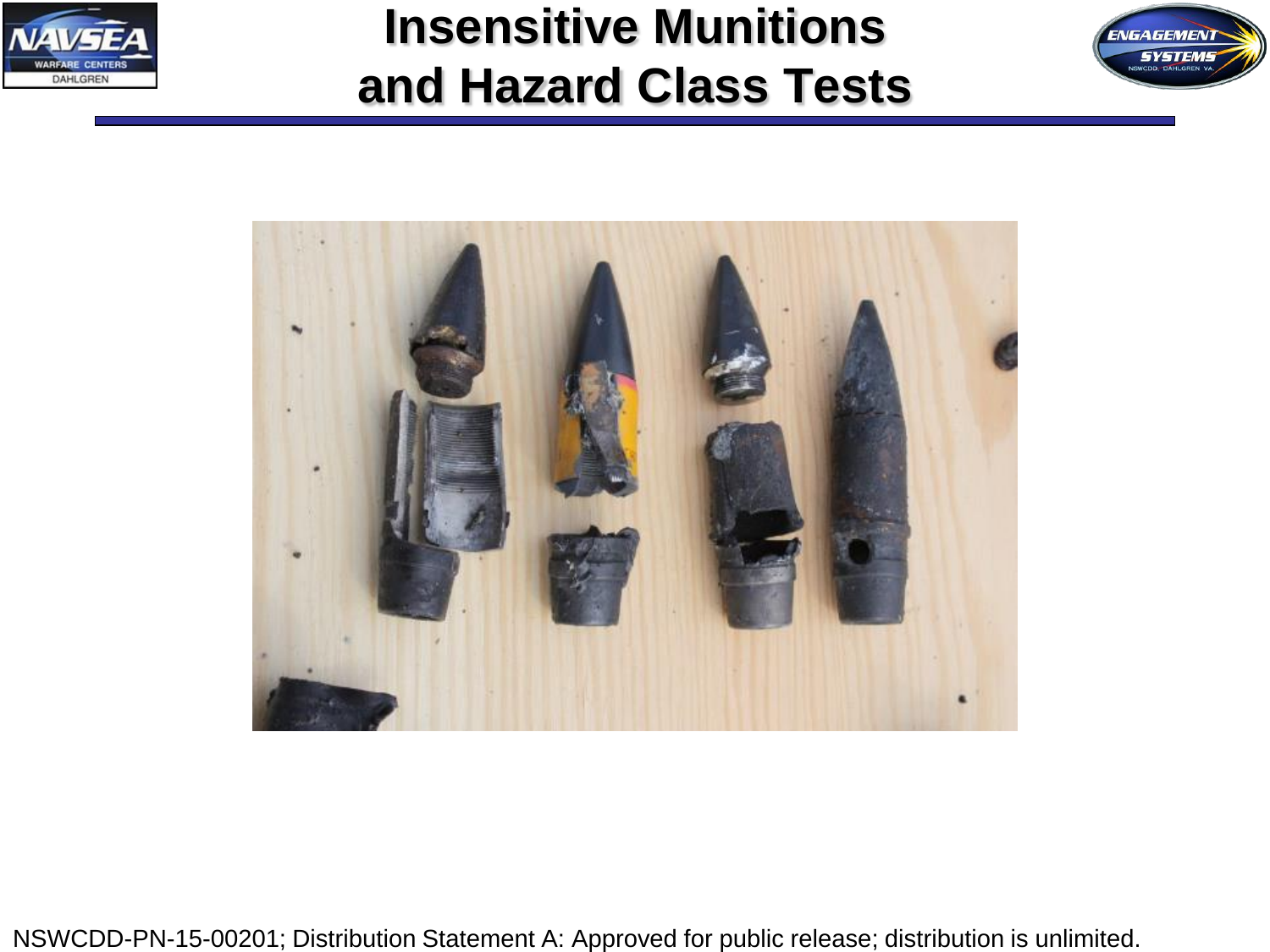

**SYSTEMS** 

| <b>Test</b>                     | <b>Requirement</b> | <b>Conduct</b> | <b>Status</b> |
|---------------------------------|--------------------|----------------|---------------|
| <b>PVAT</b>                     |                    | USN, NAMMO     | Complete      |
| <b>Function and</b><br>Casualty |                    | USN, GD-OTS    | Complete      |
| Salt Fog                        | MIL-STD-810        | <b>GD-OTS</b>  | Complete      |
| Sand and Dust                   | MIL-STD-810        | <b>USN</b>     | Complete      |
| Arena                           | <b>JTCG/JMEM</b>   | <b>USN</b>     | Complete      |
| <b>Shipboard Shock</b>          | <b>MIL-S-901</b>   | <b>USN</b>     | Complete      |
| Waterproof                      | MIL-STD-810        | <b>GD-OTS</b>  | Complete      |

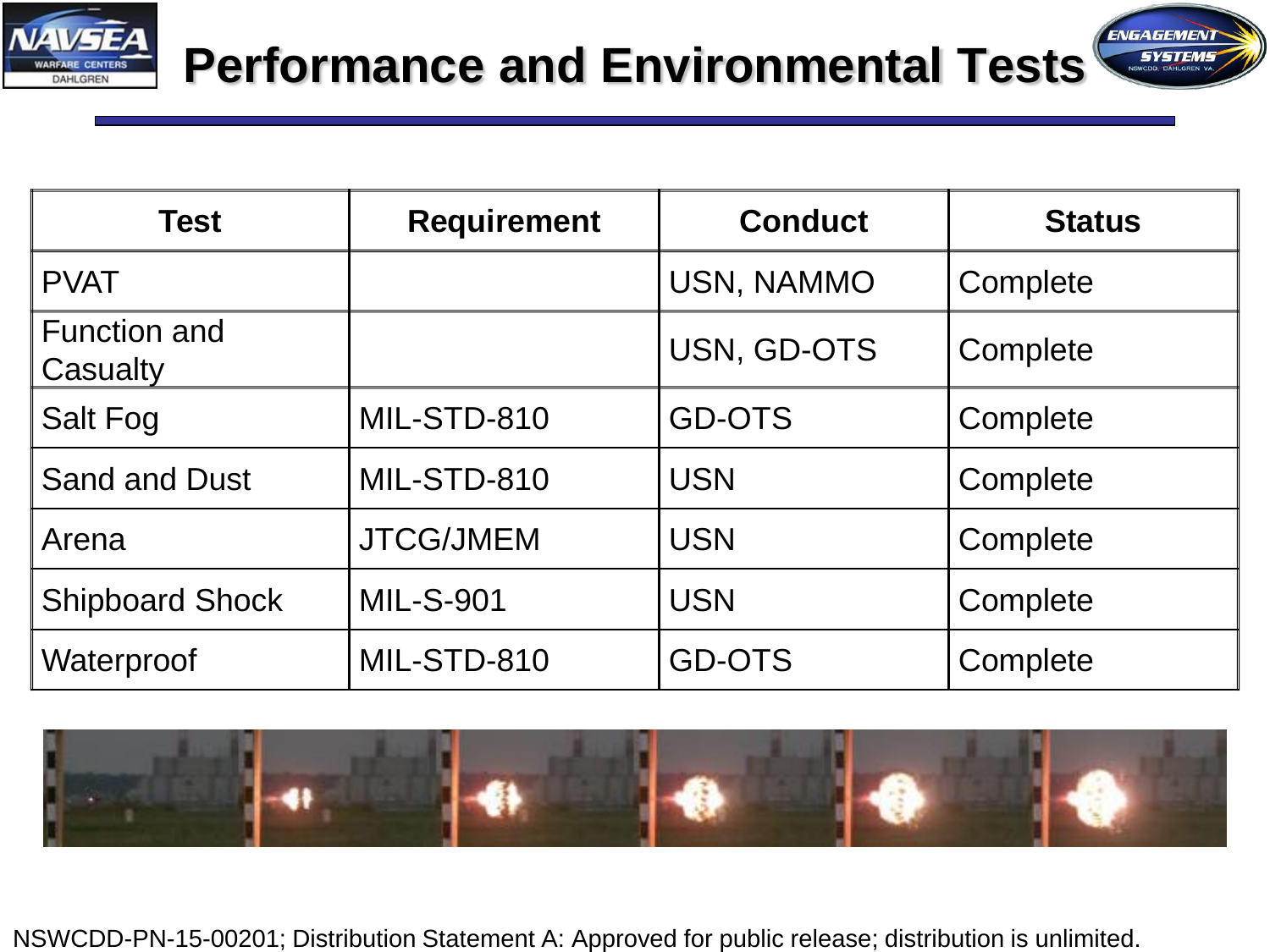

#### ENGAGEMENT **Performance and Environmental Tests**

**SYSTEMS** 

| <b>Test</b>      | <b>Requirement</b>                 | <b>Conduct</b>       | <b>Status</b> |
|------------------|------------------------------------|----------------------|---------------|
| <b>HERO</b>      | MIL-STD-464                        |                      | N/A           |
| <b>ESD</b>       | MIL-STD-331                        | <b>USA, Redstone</b> | Complete      |
|                  | MIL-STD-464                        |                      |               |
| <b>EMV</b>       | MIL-STD-464                        |                      | N/A           |
| Lightning Strike | MIL-STD-464                        | <b>USA, Redstone</b> | Complete      |
| ∥THVA            | MIL-STD-810                        | <b>GD-OTS</b>        | In Progress   |
| Terminal Effects | <b>GD-OTS A11726</b><br><b>CID</b> | <b>NAMMO</b>         | Complete      |

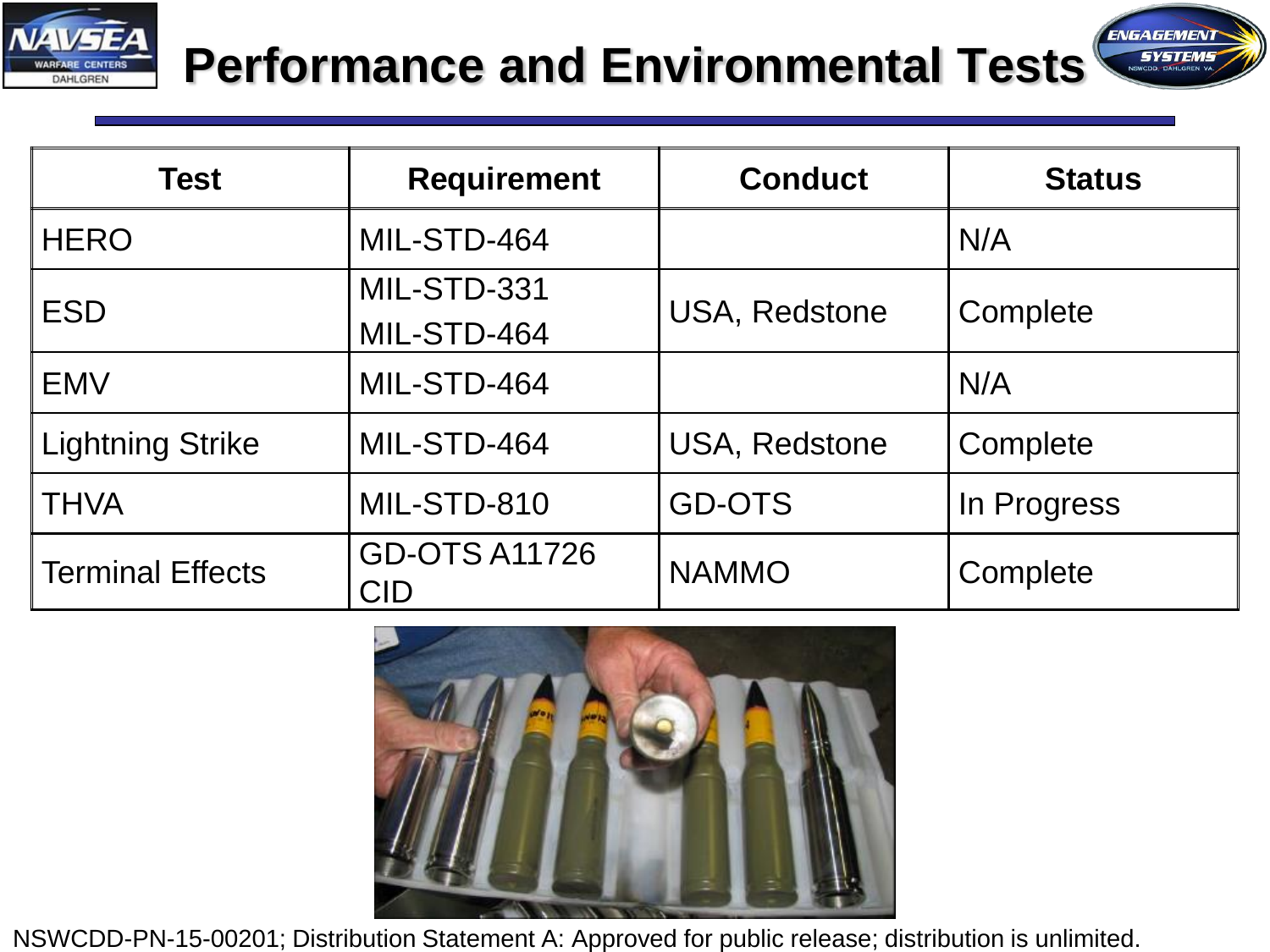

#### **Fuze Tests**



| <b>Test</b>                                         | <b>Requirement</b>          | <b>Conduct</b> | <b>Status</b> |
|-----------------------------------------------------|-----------------------------|----------------|---------------|
| <b>Fuze Function</b>                                | <b>GD-OTS A11726</b><br>CID | NAMMO/GD-OTS   | Complete      |
| <b>Fuze Arming</b><br><b>Distance</b>               | MIL-STD-331                 | <b>NAMMO</b>   | Complete      |
| <b>Primary Explosive</b><br><b>Component Safety</b> | MIL-STD-331                 | <b>NAMMO</b>   | Complete      |
| Interrupter<br><b>Effectiveness</b>                 | MIL-STD-331                 | Dezamet        | Complete      |
| <b>Jolt</b>                                         | MIL-STD-331                 | <b>NAMMO</b>   | Complete      |
| Jumble                                              | MIL-STD-331                 | <b>NAMMO</b>   | Complete      |
| <b>Lead Azide</b>                                   | <b>NAVSEAINST</b><br>8020.3 | <b>USN</b>     | Complete      |
| 5 ft. Drop                                          | MIL-STD-331                 | <b>NAMMO</b>   | Complete      |
| <b>Brush Impact</b>                                 | MIL-STD-331                 | <b>NAMMO</b>   | Complete      |